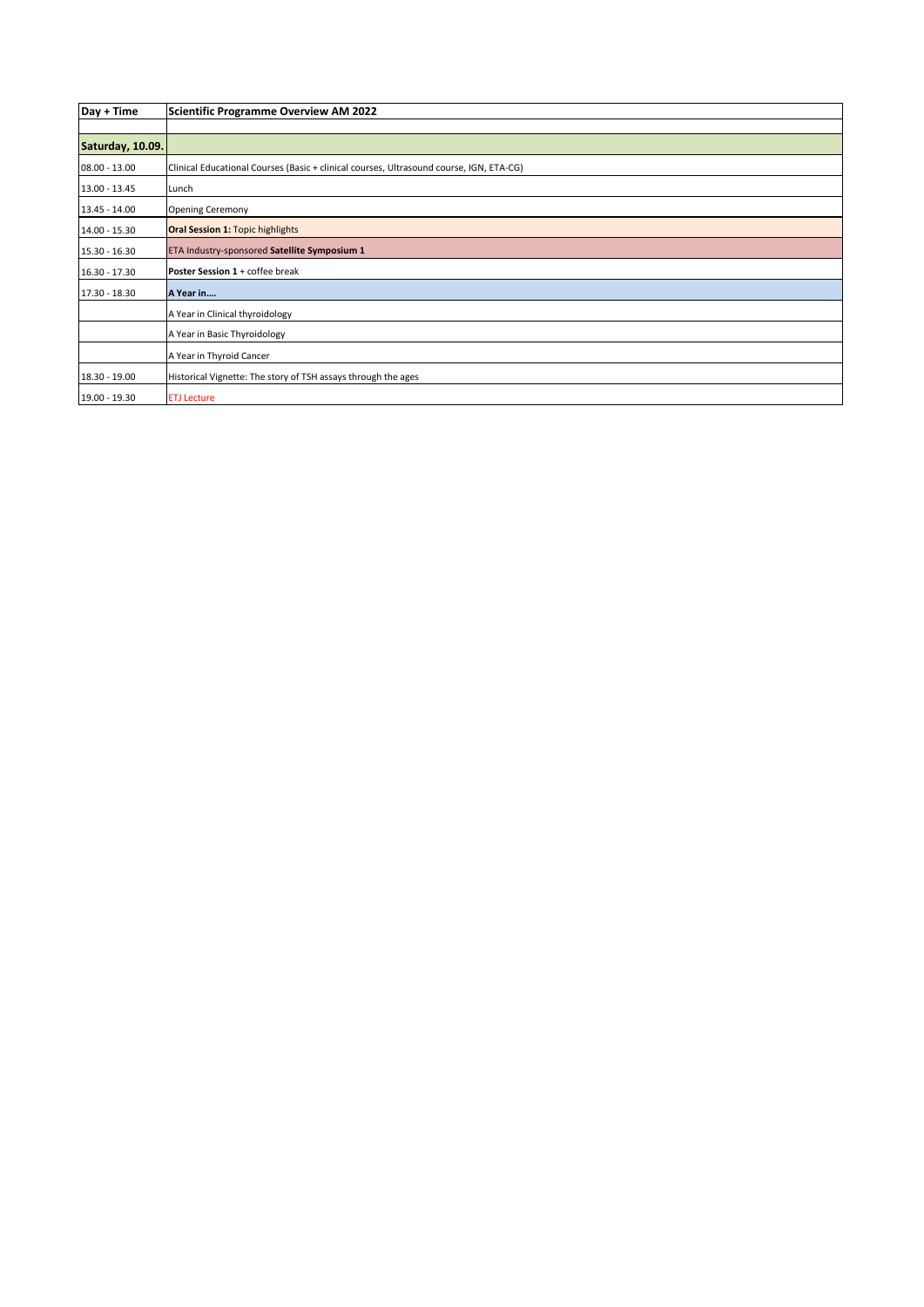| <b>Sunday, 11.09.</b> |                                                                                                                |
|-----------------------|----------------------------------------------------------------------------------------------------------------|
|                       |                                                                                                                |
| 08.00 - 09.30         | Scientific Symposium (25 + 5min.)                                                                              |
|                       | Symposium 1: (clinical) Management of the Thyroid Nodule                                                       |
|                       | Construction of an international thyroid nodule risk stratification system (I-TIRADS)                          |
|                       | Is the thyroid scintigraphy still relevant in the era EU-TIRADS, fine needle aspiration and molecular testing? |
|                       | ETA 2022 Thyroid nodule management guideline                                                                   |
|                       | Symposium 2: (basic): Mechanistical insights into Thyoid Cancer progression                                    |
|                       | Thyroid Tumour Senescence and Macrophages                                                                      |
|                       | Organoid approaches to Thyroid Cancer treatment evaluation                                                     |
|                       | Single-cell transcriptomics in thyroid cancer                                                                  |
| 09.30 - 10.00         | Coffee Break                                                                                                   |
| $10.00 - 11.00$       | Oral sessions $(2x5 = 10$ talks, $10min + 2min$ discussion)                                                    |
|                       | Oral session 2 (clinical)                                                                                      |
|                       | Oral session 3 (basic)                                                                                         |
| 11.00 - 12.00         | ETA Industry-sponsored Satellite Symposium 2                                                                   |
| 12.00 - 13.00         | Poster sessions 2 + lunch                                                                                      |
| 13.00 - 13.45         | <b>Meet the Expert</b>                                                                                         |
|                       | Meet the Expert 1: Thyroid and male reproductive organs                                                        |
|                       | Meet the Expert 2: Deiodinase measurements: how, when, why?                                                    |
|                       | Meet the Expert 3: Mendelian randomisation methods and applications                                            |
|                       | Meet the Expert 4: New anaplastic thyroid cancer guidelines                                                    |
| 13.45 - 14.45         | Oral Sessions ( $2x5 = 10$ talks, $10min + 2min$ discussion)                                                   |
|                       | Oral session 4 (clinical)                                                                                      |
|                       | Oral session 5 (basic)                                                                                         |
| 14.45 - 15.00         | Coffee Break                                                                                                   |
| 15.00 - 16.00         | ETA Industry-sponsored Satellite Symposium 3                                                                   |
| 16.00-17.30           | <b>Scientific Symposium</b>                                                                                    |
|                       | Symposium 3 (basic): Transcriptome responses to TH in T3 target tissues                                        |
|                       | Single cell transcriptomics and T3 action in human brain                                                       |
|                       | Transcriptional and genome wide responses to TH in skeletal cell lineages                                      |
|                       | TH and glucocorticoid transcriptional interactions during development                                          |
|                       | Symposium 4: (clinical) Intermediate Risk Thyroid Cancer                                                       |
|                       | Molecular markers for aggressive behavior in intermediate risk TC                                              |
|                       | Pathologic features for unfavorable outcome                                                                    |
|                       | Minimally Invasive Treatment Procedures for Thyroid Malignancy                                                 |
| 17.30 - 18.10         | Lissitzky Award                                                                                                |
| 19:30                 | Welcome reception                                                                                              |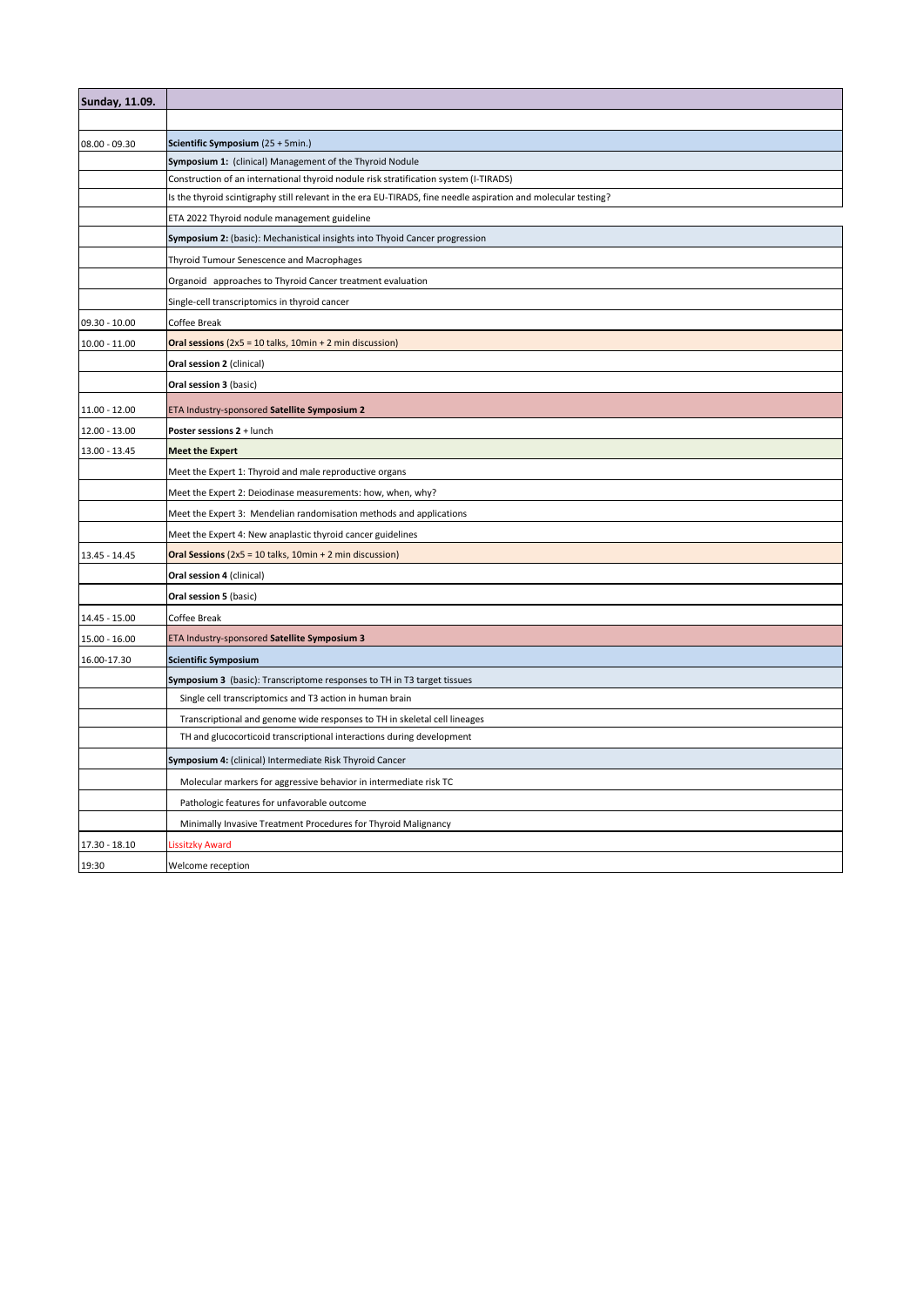| Monday, 12.09.  |                                                                                                                                       |
|-----------------|---------------------------------------------------------------------------------------------------------------------------------------|
|                 |                                                                                                                                       |
| 08.00 - 09.30   | <b>Scientific Symposium</b>                                                                                                           |
|                 | Symposium 5: (clinical) Joint ETA/ATA and EUGOGO symposium on the medical management of GO                                            |
|                 | When is enough steroid sufficient? Congestive GO and its treatment                                                                    |
|                 | Teprotumumab: contrasting approaches: Treatment according to EUGOOGO guidelines<br>Treatment according to ETA/ATA consensus statement |
|                 | Ethical dilemmas in GO                                                                                                                |
|                 | Symposium 6: (basic) Thyroid hormone physiology and function                                                                          |
|                 | Mechanisms regulating HPT axis                                                                                                        |
|                 | Control of TH entry into cells                                                                                                        |
|                 | Metabolic consequences of thyroid hormone disturbances                                                                                |
| 9.30-10.00      | Coffee Break                                                                                                                          |
| 10.00-11.00     | Oral Sessions ( $2x5 = 10$ talks, $10min + 2min$ discussion)                                                                          |
|                 | Oral session 6 (clinical)                                                                                                             |
|                 | Oral session 7 (basic)                                                                                                                |
| 11.00 - 12.00   | ETA Industry-sponsored Satellite Symposium 4                                                                                          |
| 12.00-13.00     | Poster Session 3 + Lunch                                                                                                              |
| 13.00 - 13.45   | <b>Meet the Expert</b>                                                                                                                |
|                 | Meet the Expert 5: Thyroid disorders induced by checkpoint inhibitors                                                                 |
|                 | Meet the Expert 6: Thyrocyte culture and establishment of organoids                                                                   |
|                 | Meet the Expert 7: Systemic effects of TH metabolism in skeletal muscle                                                               |
|                 | Meet the Expert 8: Familial Non-MTC                                                                                                   |
| 13.45 - 14.45   | Oral Sessions ( $2x5 = 10$ talks, $10min + 2 min$ discussion)                                                                         |
|                 | Oral session 8 (clinical)                                                                                                             |
|                 | Oral session 9 (basic)                                                                                                                |
| 14.45 - 15.30   | Short Call Abstracts (3x10 + 5 min. talks)                                                                                            |
| 15.30 - 15.45   | Coffee Break                                                                                                                          |
| 15.45 - 16.45   | ETA Industry-sponsored Satellite Symposium 5                                                                                          |
| $16.45 - 17.30$ | <b>Pinchera Prize Lecture</b>                                                                                                         |
| 17.30 - 18.45   | <b>General Assembly</b>                                                                                                               |
| 20.00           | <b>ETA Network Dinner:</b><br>Reminiscence: Thyroid Research in Belgium                                                               |
|                 |                                                                                                                                       |